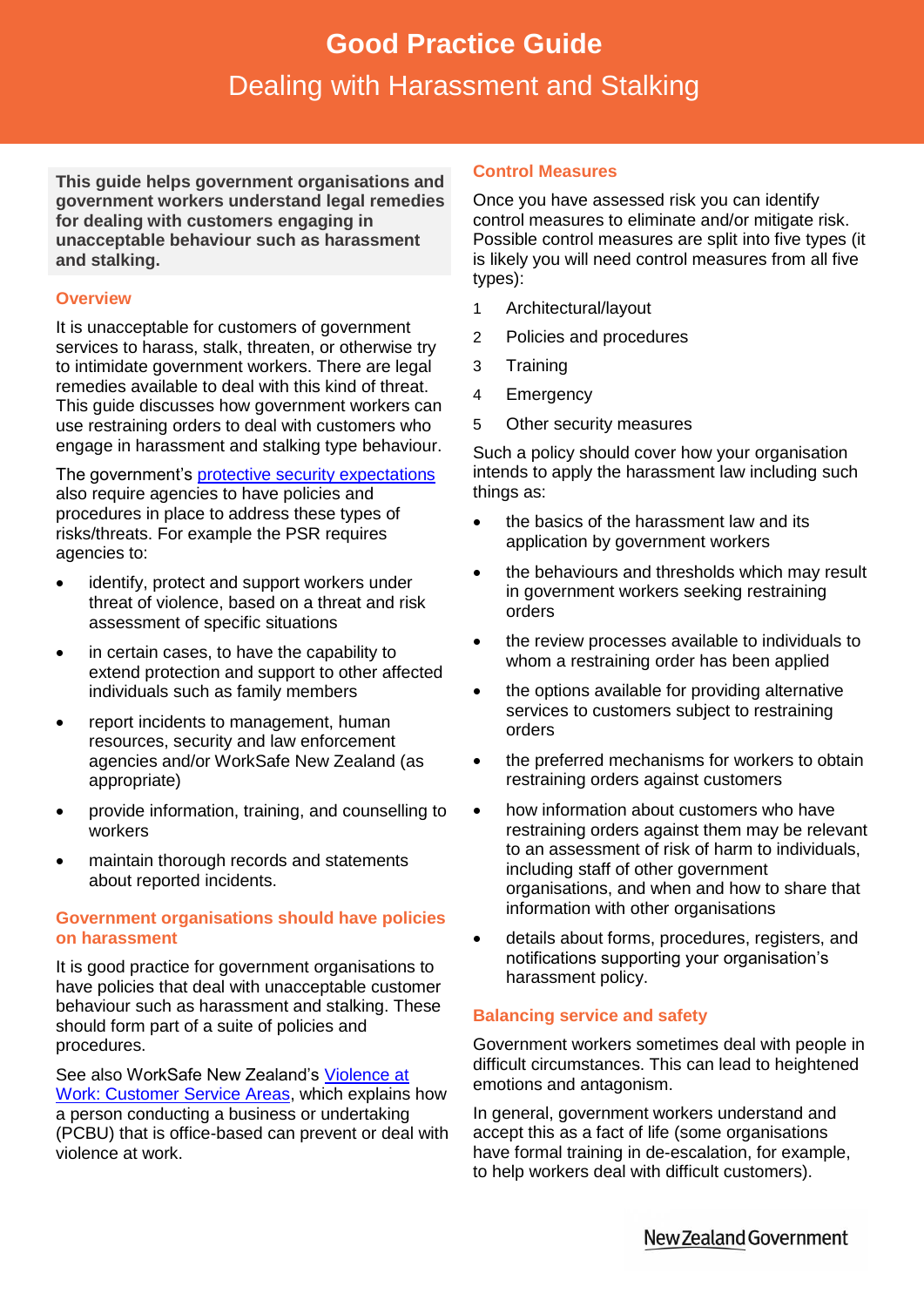Government organisations also support their workers through these difficult interactions by training them to deal with difficult people and supporting them with appropriate tools and systems.

However, this does not mean government workers have to tolerate unacceptable behaviour particularly behaviour that is threatening, intimidating, or makes the worker feel unsafe.

Government organisations should provide clear guidance to help their workers navigate the challenge of balancing the Government's core role of providing service with safety and security.

### **Harassment and stalking**

It is unacceptable for someone to try and intimidate a person by harassing or stalking them.

A person may be a harasser if they commit any of the following 'specified acts' on at least two occasions in a period of 12 months. The specified acts include:

- following a victim
- making or sending unwanted and/or threatening phone calls or other unwanted communications to a victim
- providing a victim with offensive material
- doing something that makes a victim fear for their safety.

Any person, including a government worker, who believes they are being harassed or stalked by another person with whom they do not have a personal relationship, such as a disgruntled or fixated customer, can ask a District Court Judge to issue a restraining order.

**If a customer represents a serious, immediate, and credible threat to the safety of the worker then the victim, supported by their employer, should contact the Police immediately.** !

### **Restraining orders**

A restraining order legally prevents a harasser from making contact with a victim. If the harasser breaches the order they can face a fine of up to \$5,000 and /or imprisonment up to 6 months.

If the same restraining order is breached three times in a three-year period, then the maximum sentence increases up to two years in prison.

Restraining orders have standard conditions. These are:

- the harasser must not do or threaten to do any of the specified acts to a victim
- the harasser must not encourage any other person to do any of the specified acts to a victim.

Victims can also ask the court for other conditions such as preventing a person from coming within a certain distance of the victim or staying away from a certain area.

Restraining orders apply:

- to a single harasser if more than one person is harassing a victim then the victim will need to obtain harassment orders for each of the harassers
- to harassers who are 17 years or older
- for a period of one year, unless a court orders a different time period.

### **Harassment is different from family violence and relationship breakdowns**

If a matter relates to domestic violence or relationship breakdown such as a spouse or partner, an ex-friend, a family member, a former flatmate, then it is appropriate for the victim to seek a protection order under the family protection laws.

If the matter is urgent, they may seek help through a police safety order. However, these are private matters. While government organisations may be sympathetic and supportive of a worker going through these problems, ultimately, seeking such an order is the business of the worker concerned.

**If a victim does not know the harasser**

If a victim does not know who is harassing them then the victim should make a complaint to the Police and provide them with any information the victim may have that can help the Police to identify the person.

### **Supporting workers through the process**

Although government workers, like any victim, have the legal right to apply for a restraining order against any person they believe is harassing them, it is important for government organisations to encourage their workers to operate within an organisational approach and, ideally, with the support of their organisation's legal advisers before taking any action.

It is good practice for government workers to rely on their organisation's lawyers to apply for restraining orders on their behalf.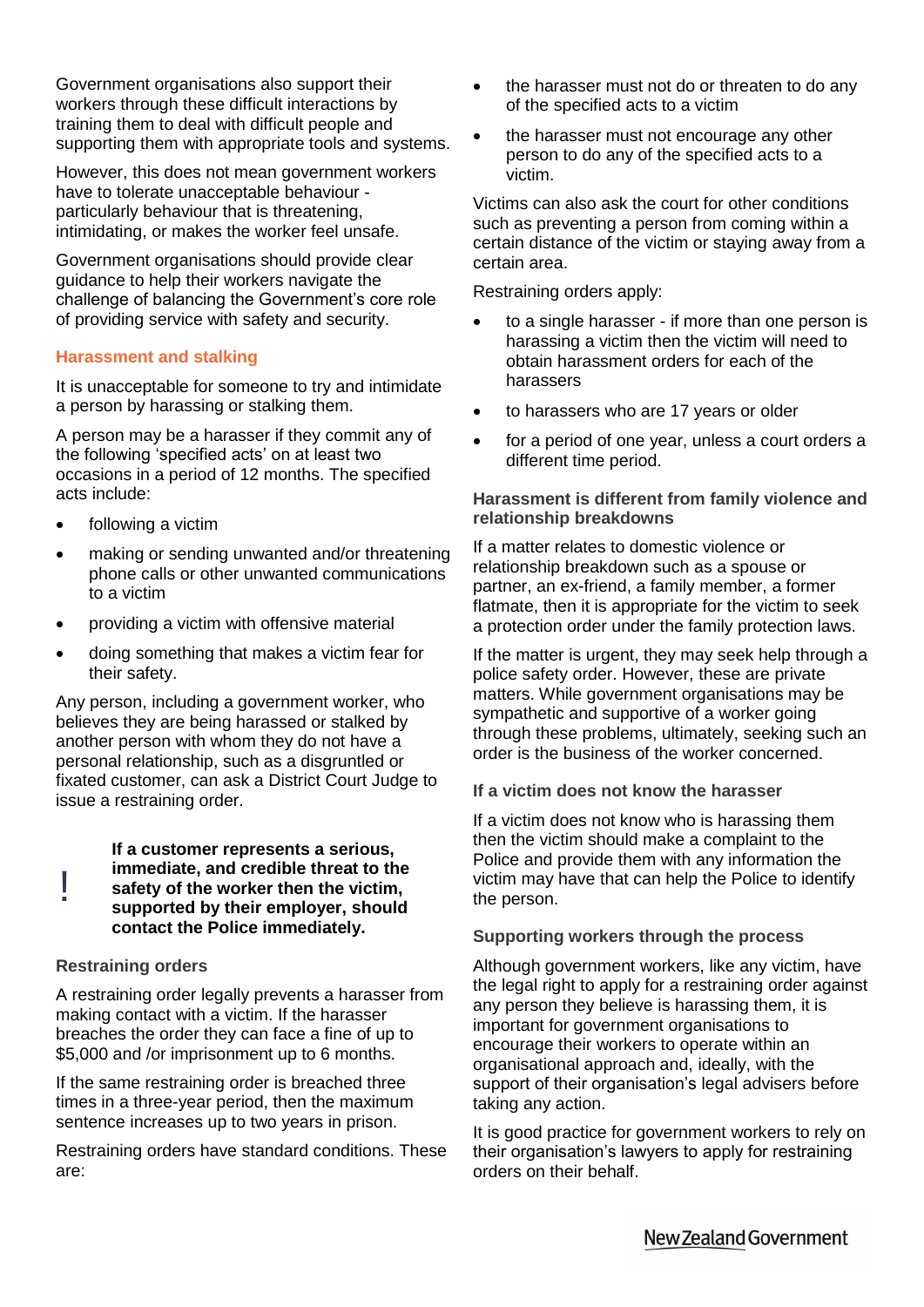### **Ensuring continuity of service**

When considering restraining orders, a victim and the organisation they work for will need to consider how the harasser will continue to have access to the services.

#### **Sharing information about an individual subject to a restraining order**

Government organisations often deal with the same client base. The fact that a customer has been issued with a restraining order may be relevant to an assessment of the risk posed by that individual to your organisation and other government organisations. This should be considered alongside other indicators of risk. If your organisation concludes that the individual concerned poses a serious threat to the life or health of an individual, this information should be shared with other government organisations.

Sharing the existence of a restraining order as part of the range of indicators of risks allows the receiving organisations to make their own assessments about the individual's risk in terms of their operations.

Particular consideration should be given to sharing information with:

- government organisations co-located in the property
- government organisations in the nearby area who may be working with the same customer.

Information sharing must be undertaken in accordance with the Privacy Act and any information sharing agreements your agency may have in place.

## **Alternative service delivery**

If a customer has been ordered to stay away, you may need to consider how your organisation is going to ensure that person can continue to receive services. Unlike private organisations, government organisations do not refuse to provide services to people.

In some contexts, larger offices for example, it may be simple for other workers to deal with a customer subject to a restraining order. However, in some situations, it may be practical for a customer to use alternative service delivery options.

### **Online or telephone services**

Most agencies now have ICT channels for delivering their services such as a telephone service desk and online resources and websites.

### **Agents**

An agent is someone who can act on a customer's behalf. The customer is responsible for choosing your agent and deciding what they can or cannot do. However, as a responsible government organisation, you may want to help the individual to identify potential agents. An agent can be a person or an organisation - but must agree to act on the customer's behalf.

You may want to establish some system (forms and processes) that can help customers to identify and authorise agents formally. These systems can also deal with issues such as the scope of an agent's authority and other important matters such as privacy.

Any agent policy or process you adopt should enable customers to make changes to their agent arrangements.

### **Advocates**

Alternatively, your organisation may want to nominate an advocate to work with the customer directly, on your behalf.

Good practice advocate processes include having people independent of the government organisation with good knowledge of your services, rules, and requirements who can act as customer advocates.

An advocate can act as 'go between' between your organisation and the trespassed customer to ensure that the customer still gets the assistance they require or are entitled to.

### **Alternative locations**

You may direct the person to another (more secure) location. However, given their previous behaviour, you will still need to consider how to manage that individual safely in the alternative place.

## **Supporting worker wellbeing**

If a government worker is a victim of harassment, stalking, or intimidation it is likely they are going to be stressed and anxious. Aside from supporting legal remedies such as restraining orders, as good employers, government organisations will also be concerned about the health and wellbeing of the victim. Accordingly, it is good practice to ensure victims of harassment and stalking are provided with Employee Assistance Programme Services (EAPS) and other services to ensure they are looked after.